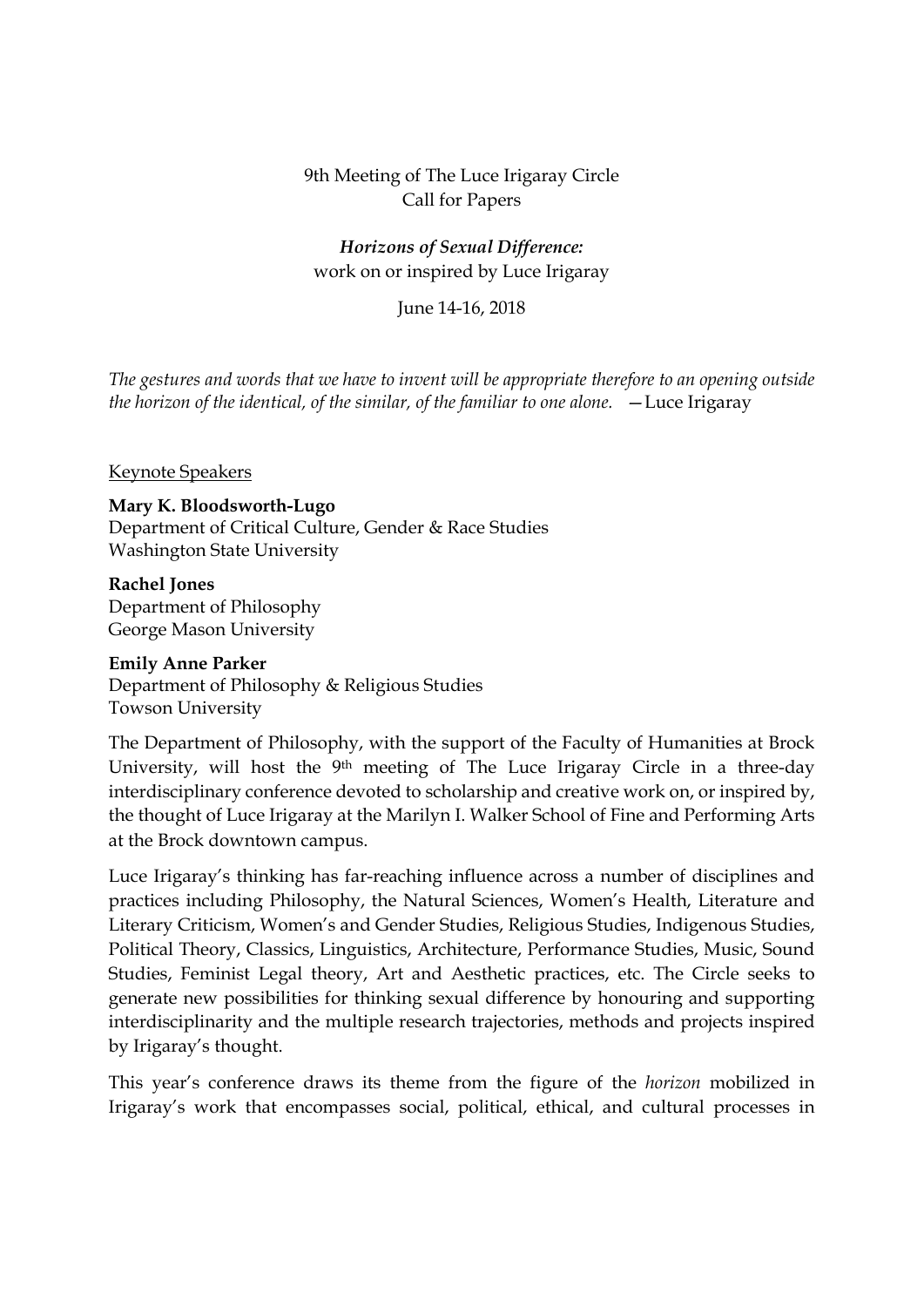relation to sexual difference; a figure that indicates new possibilities for meaning – meanings that are located, historical and specific to the horizon of their appearance. In particular, we seek to reconsider Irigaray's call to bring into view the appearance of sexual difference as a question for our time, as well as problematize the centrality of this claim. Does sexual difference open up other horizons of difference or occlude them? How can we conceive horizon*s* of sexual difference?

The 9th meeting of the Luce Irigaray Circle will initiate conversations between this broader context of the figure of the horizon and sexual difference, and invites papers, panels, presentations, and performances that contribute to our understanding of the contemporary world by critically re-assessing and furthering the figure of the horizon and the concept of sexual difference. Please note all creative work and scholarship on or inspired by Irigaray's thought will be considered. However, the circle especially welcomes submissions that address the following topics for inclusion in a number of thematically organized panels:

- Decolonizing Sexual Difference
- Performativity and Sexual Difference
- Trans and Sexual Difference
- the Global South and Sexual Difference
- Sexual Difference across borders, including Sexual Difference and War, Sexual Difference and Migration
- Deploying the horizon against itself

In addition to plenary session speakers, the conference will organize thematically appropriate parallel sessions across a broad range of disciplines presented in 20 minute talks/presentations with 10 minutes for discussion. If you would like to participate, please send the following information to irigaray06@gmail.com by **March 1, 2018**. (*Earlier review processes are available by request to accommodate travel considerations*.)

- The title of your paper
- An abstract (max 300 words)
- 5 keywords
- A list of no more than six reference (not to be included in the word count)

In addition, the Irigaray Circle will sponsor the 6th annual Karen Burke Memorial Prize, awarded to the best paper submitted by a graduate student or recent PhD (PhD awarded in 2012 or later.) The winner of the competition will give the Karen Burke Memorial Prize Lecture at a plenary session of the 2018 conference. Complete papers should be submitted to irigaray06@gmail.com by **March 31st, 2018**.

**A note on the location:** Brock University is located in St Catharines, a relatively small city surrounded by the winemaking Niagara region of Southern Ontario, Canada. We are a